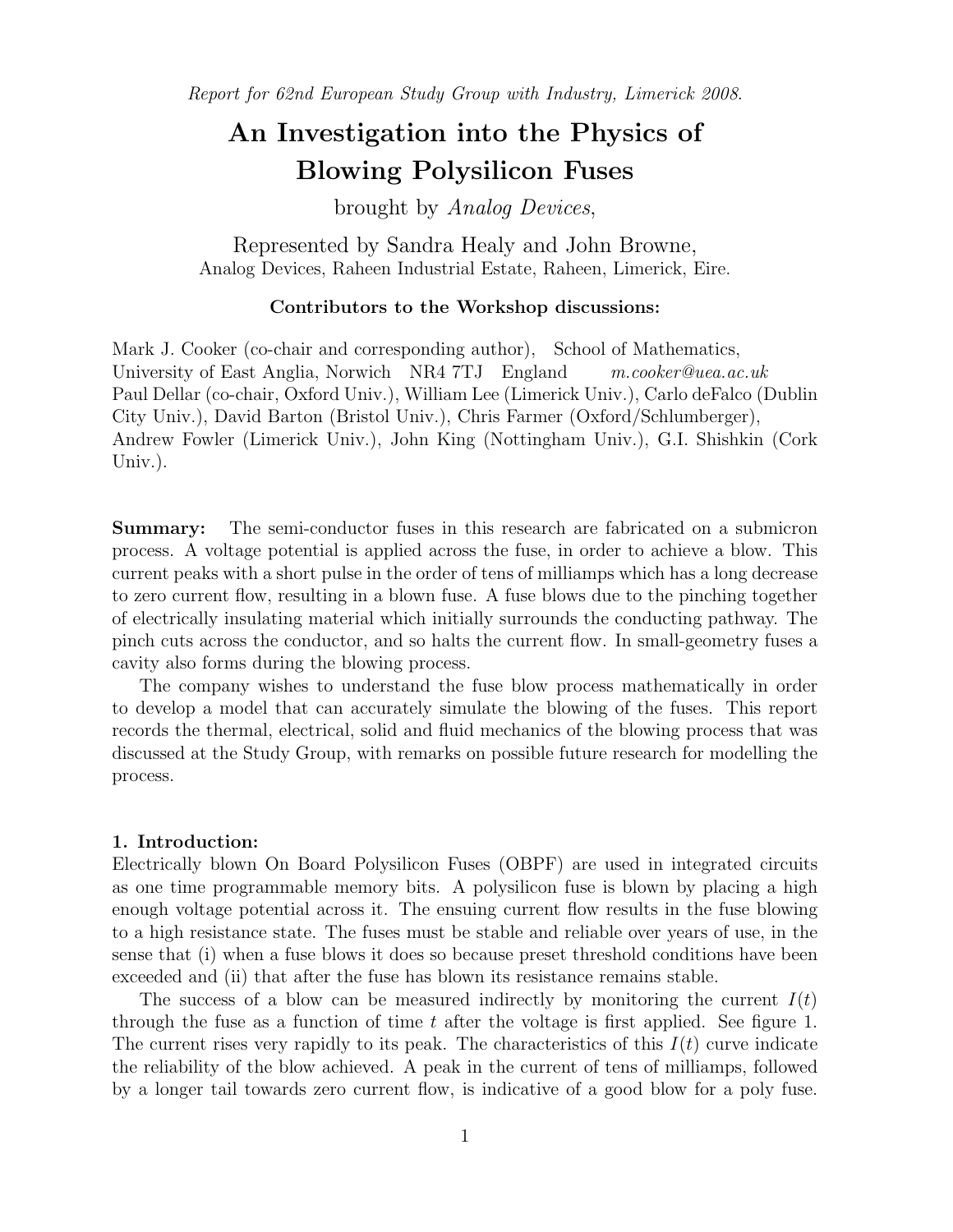These timescales and the shape of this current pulse curve are useful for judging which physical processes may be chiefly responsible for a successful blow. The company have fully characterised these fuses and have determined experimentally the optimum conditions necessary for reliably blowing the fuses. The company wished to know whether the relevant physics of the blowing process could be elucidated, and described mathematically, in terms of the temperature dependent physical properties of the electrically conducting and insulating materials used. We adopt the convention of the  $+6$  volts potential being applied at the bottom (left) of figure 2 , zero volts at the top (right), so that electrons flow down (leftward) and the small fuse blows at the top (right), where the cavity (when it appears) also occurs.

# 2. Physics of the Fuse-Blowing Process:

A current  $I = 90$  milliamps passes along the fuse. The current is carried by electrons (without any counterflow of positive ions). The electrons move in the electric potential gradient induced by the difference of V volts across the fuse (we took  $V = 6$  volts). For a fuse whose cross-sectional area (in the plane normal to the current direction) is A, the average current density (in amps per metre-squared) is  $J = I/A$ . This is enormous in such a small cross-sectional area:  $A = 0.35 \times 0.35 \times 10^{-12}$  m<sup>2</sup>. Here  $A = 10^{-13}$  m<sup>2</sup> to one significant digit, so  $J = 90 \times 10^{-3} / 10^{-13} = 10^{12}$ amps m<sup>-2</sup>. Such a large J gives rises to Joule (Ohmic) heating at a rate Q watts m<sup>-3</sup> given by  $Q = \sigma E^2$  where  $\sigma$  is the specific electrical conductivity, and, for a fuse of length  $L$  in metres, the electric field strength is  $E = V/L = 6/(1.5 \times 10^{-6}) = 4 \times 10^{6}$  volts per metre. The conductivity  $\sigma$  increases with temperature because more electrons are liberated from the semiconductor at higher temperatures. A model for this is  $\sigma = \sigma_0 + \sigma_1 T$ , where T is the temperature above the room temperature, and  $\sigma_0$  and  $\sigma_1$  are positive constants.

The quantity Q is a mathematical source term in the partial differential equation of heat diffusion which governs the temperature T:

$$
\frac{\partial T}{\partial t} = D \left( \frac{\partial^2 T}{\partial x^2} + \frac{\partial^2 T}{\partial y^2} + \frac{\partial^2 T}{\partial z^2} \right) + (\rho c_v)^{-1} Q(T) \quad . \tag{1}
$$

where  $c_v$  is the specific heat capacity of the conductor of density  $\rho$ , D is the (assumed constant) thermal diffusivity (=thermal conductivity  $\times \rho^{-1} \times c_v^{-1}$ ) of the conducting solid, and  $Q$  is a positive and increasing function of  $T$ . To emphasize the dependence of  $Q$  on  $T$ in equation (1) we have written  $Q(T)$ . Equation (1) immediately suggests the possibility of a solution  $T(t)$ , such that the diffusive terms  $D\nabla^2 T$  are together zero. In this case thermal runaway to high (melting) temperatures can occur. The calculation shows that the Joule heating Q is big enough to melt, within nanoseconds, the masses of solid conducting materials of tungsten-silicide and polysilicon, at a temperature somewhat greater than  $1127^{\circ}$ C. The heat generated in the small fuse is capable of melting a cube of conducting material of side one micron – five times the volume of the fuse. (The polysilicon melts at  $1127^{\circ}\text{C}$  and tungsten silicide melts at  $2041^{\circ}\text{C}$ , but the conducting mixture's melting temperature is substantially reduced by eutectic.)

Aside: A non-dimensional measure of the ability of a region to melt due to the available heat supply is the Stefan number,  $St = c_pT_d/L_a$ , where  $c_p$  is the specific heat capacity at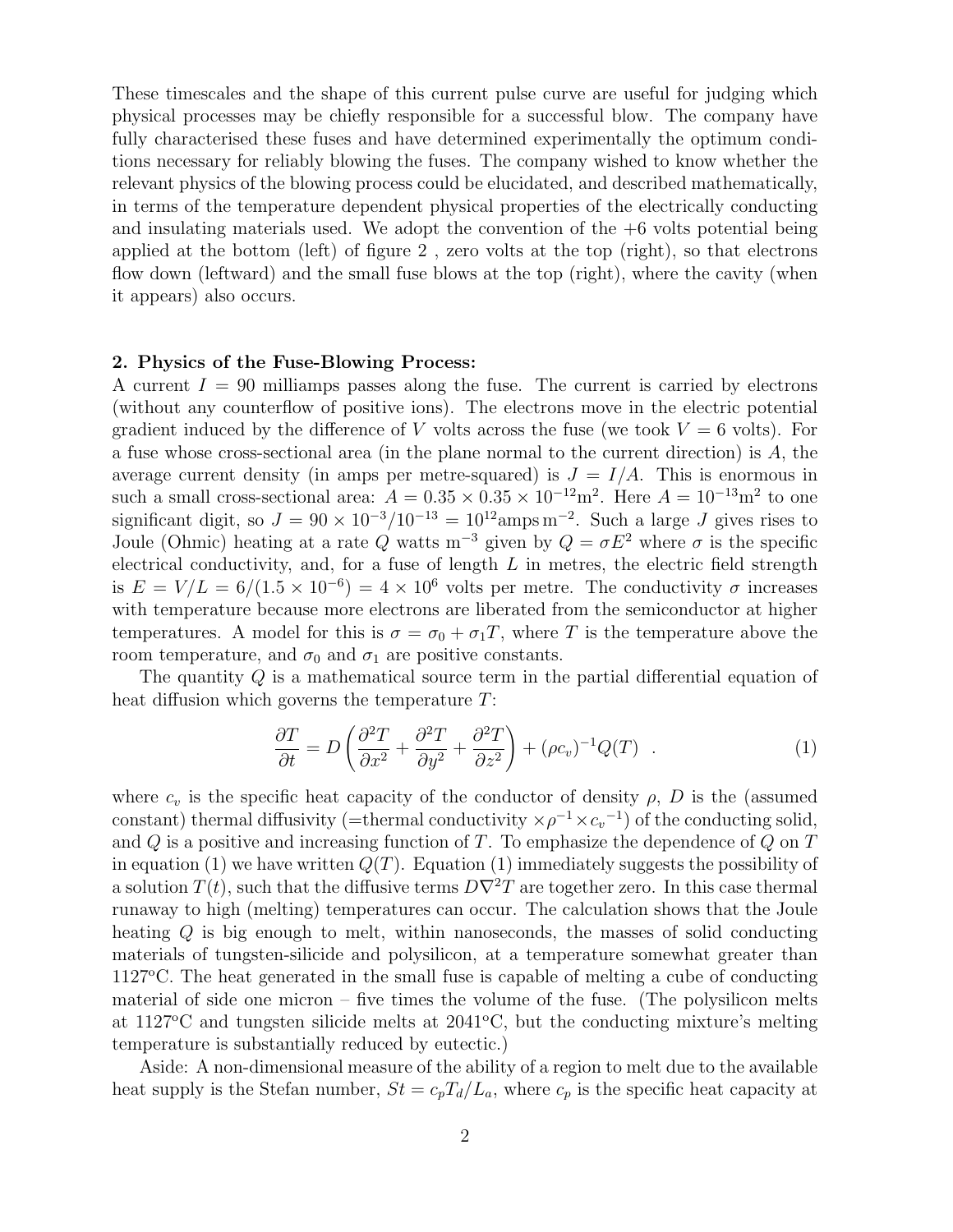constant pressure,  $T_d$  is the temperature difference between phases, and  $L_a$  is the latent heat of melting. For this problem  $St = 0.1$  which is small enough for us to be confident that the solid mass melts directly into a liquid, without the presence of a so-called "mushy layer" mixture of the two phases.

The conducting tungsten silicide and polysilicon materials shrink when they melt – this anomalous behaviour is shared by ice melting to water. (Solid silicon has a density of 2329kg m<sup>-3</sup>; as it melts and shrinks its density increases to 2570kg m<sup>-3</sup>.) On melting we immediately have a relatively low-pressure hot liquid core which (for these small fuses) also means some melting of the two end zones of the conductor, where the fuse connects with the rest of the circuitry. Where the connectors broaden at the ends of the dog bone, the current density is lower because the cross-sectional area of conducting pathway is larger. The image in figure 2 shows melting of the whole region.

The melted material next does several things, which we will treat below in the order of their occurrence:

2.1: First the hot liquid is still electrically conducting (the conductivity increases with temperature) and it is therefore still able to carry the high electron drift force. This force moves the electrons. The force is exerted on the ions in the solid lattice due to the collisions by electrons. The electrons cannot displace the solid matter of the unblown fuse, but it can easily move the liquid while the fuse is in a melted state.

2.2: The hot melted core of the fuse melts the inner layer of the surrounding, electricallyinsulating silicon dioxide, which has a higher melting temperature  $(1427^{\circ}C)$  than the tungsten silicide and polysilcon conductor (about  $1127^{\circ}$ C). The melted core has low dynamic viscosity ( $\mu = 5 \times 10^{-4}$ kg m<sup>-1</sup> s<sup>-1</sup> which is runnier than water); the melted insulator is a thin layer of high dynamic viscosity  $(\mu = 10 \text{kg m}^{-1} \text{ s}^{-1})$ , which is more viscous than cold honey). Over a time t the thickness d of melted insulator is  $d = (Dt)^{1/2}$ , where  $D = \kappa/(\rho c_v) = 10^{-7} \text{m}^2 \text{s}^{-1}$  is the thermal diffusivity of the insulator, and  $\kappa$  is its thermal conductivity. Over 40 nanosecond (the time to melt the fuse) we expect  $d = 0.06$  micron, which is thin compared with the cross-sectional width of the fuse, so we are right to think of the melted insulator as a thin viscous coat around the broad runny melted core. Further away the rest of the insulator is still solid and appears undisturbed by the blow, in photographs of sections of blown fuses.

2.3: The low pressure of all the melt pulls on the viscous coat around it and pulls on the solid insulator beyond. This pulling may cause the longest displacements at the four corners of the small fuse. Lobes of matter appear, in the photos, to have invaded the region of the conductor. Where this displacement pinches off the conducting material, the fuse is no longer able to conduct current. In longer fuses this pinching occurs at the central section of the fuse, and there is no cavity. In the smaller fuses the pinching occurs most at the top end of the fuse (the end which has the lower electrical potential).

2.4: The pulling by the low-pressure melt on its solid surroundings can also create a flow in the viscous coating, and the coat may most easily flow from one corner of the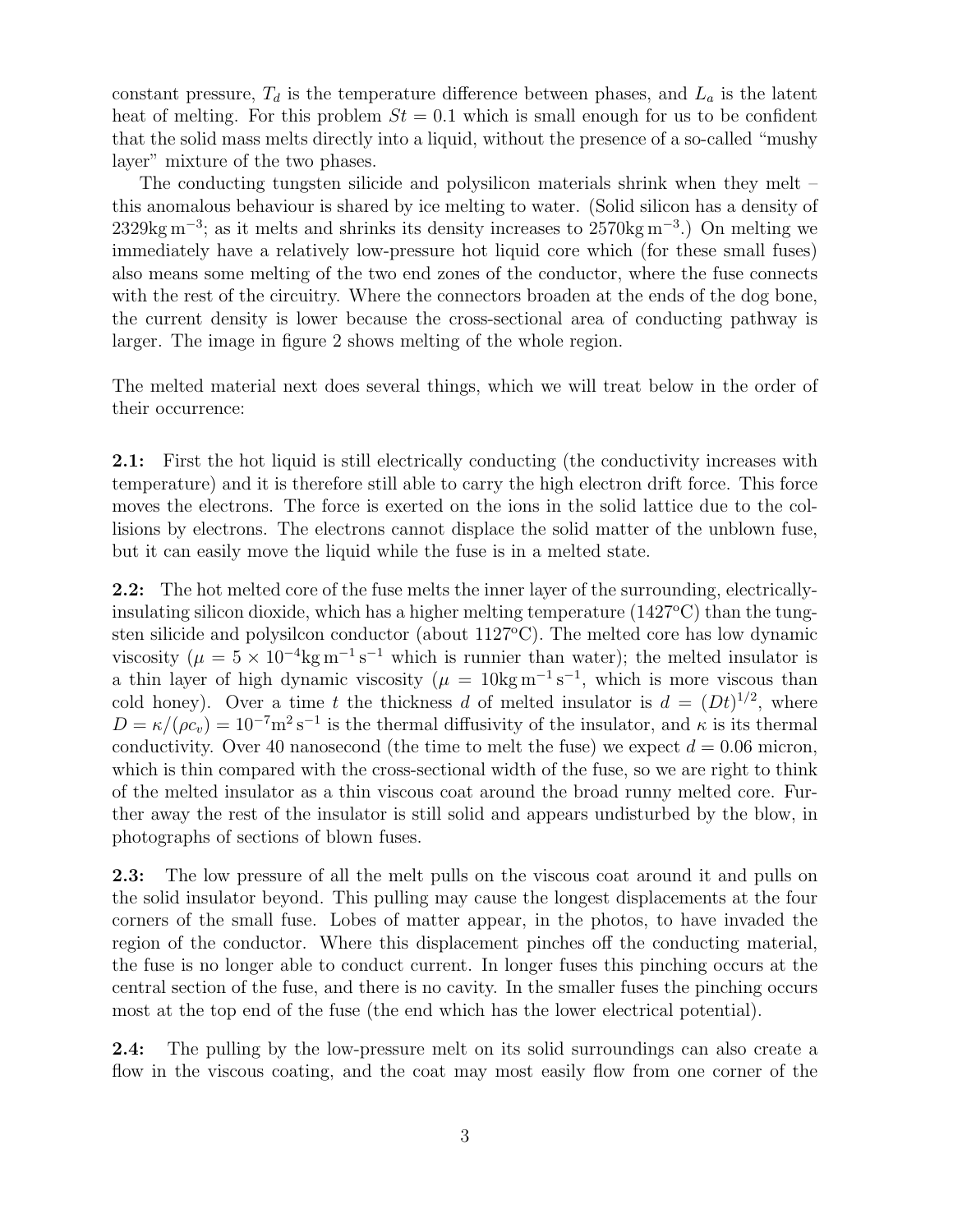insulator at the fuse's ends, but we interpret the photographs as showing the conducting liquid being able to pull out a nose from the wall in the central section of the longer type of fuse. The nose, made of insulating material, is pulled inward from all around the coat, and so forces the conducting material to form a narrowing neck which is being strangled by the enclosing insulator. As the conductor's cross-sectional area shrinks, the electrical resistance goes up, and the total current that can pass along the fuse goes down, as measured (see figure 1). This can be used as a test of the theory. If the insulator completely strangles and pinches off the conductor, then the insulator blocks the electrical path and the fuse has successfully blown.

2.5: The electron drift force promotes downward flow in the core: this may also lower the pressure in the narrowing gap during strangling. The force per unit volume was found above to be  $F_0 = 10^{18} \text{Nm}^{-3}$ . So the total force on the fuse is  $F_f =$  $10^{18} \times 1.5 \times 10^{-6} \times (0.35 \times 10^{-6})^2 = 0.15$ N. This force acts on a mass  $m = 4 \times 10^{-16}$ kg. This suggests the liquid acceleration downward is  $g = F_l/m = 4 \times 10^{14} \text{ms}^{-2}$ . In a time of 40 nanoseconds, this gives an unrestrained displacement, from rest, of  $X_l = 0.5gt^2 = 0.32$ m. Of course the flow is restrained, by the solid boundary surfaces, but the calculation shows that if any cavity will form it will be at the other end from that to which the liquid flows. There is also plenty of force available to move the viscous fluid on the walls. In terms of a pressure difference  $p_d = F_0 L = 10^{18} \times 1.5 \times 10^{-6} = 1.5 \times 10^{12} \mathrm{Nm}^{-2}$ 

2.6: There is vigorous mixing of the three materials of the fuse, as seen in the debris in photographs. On solidification, this mixture of particles seems to occupy a smaller volume than before they melted, because we see a cavity in small blown fuses. (No cavity appears in larger fuses.) It is unknown if the mixture is in a compressed state after the fuse has blown. But this seems unlikely, as very large stresses of magnitude  $E\Delta\rho/\rho$ , would occur where E is Young's modulus, and  $\Delta \rho / \rho = 0.1$  is the relative change of volume. Such a change (to an elastically compressed post-blown state), might account for the size of cavity seen, which occupies perhaps 10% of all the volume of space occupied by disturbed matter seen in the photographs. The conducting materials shrink by 10% during melting but this does not explain the cavity after re-solidification. We can identify this with a pressure used below  $p_0 = \mathbf{E}\Delta\rho/\rho = 10^9\text{N m}^{-2}$ .

2.7: The 10% by volume of shrinkage of the liquid liberates bubbles or cavities within the liquid, and these bubbles also react to the electron drift force in the same way that a gas bubble has a buoyancy force exerted on it, in response to gravity. Any bubble motion is subject to fluid resistance forces. A surface-energy production argument suggests that many small bubbles can be made, not just one growing bubble/cavity. Suppose a typical bubble has radius r smaller than one tenth say of the width of the fuse,  $10^{-8}$ m. The bubble is acted upon by two forces: the electron drift body force  $F = F_0 4/3\pi r^3$ , where the force per unit volume  $F_0 = nqE$ , where there are n electrons per cubic metre, each of charge  $q = -1.6 \times 10^{-19}$  coulombs. Here  $F_0 = 10^{29} \times 1.6 \times 10^{-19} 6 / 1.5 \times 10^{-6} = 10^{18} \text{Nm}^{-3}$ . The second force on the bubble is necessarily equal and opposite, and is the hydrodynamic drag due to the relative speed  $U$  of the bubble with respect to the surrounding liquid, which is also moving. The core flow has a high Reynolds number. So this second force has magnitude  $F_l = 1/2 \rho C_d \pi r^2 U^2$ , where the drag coefficient  $C_d$  is about 1 for a sphere.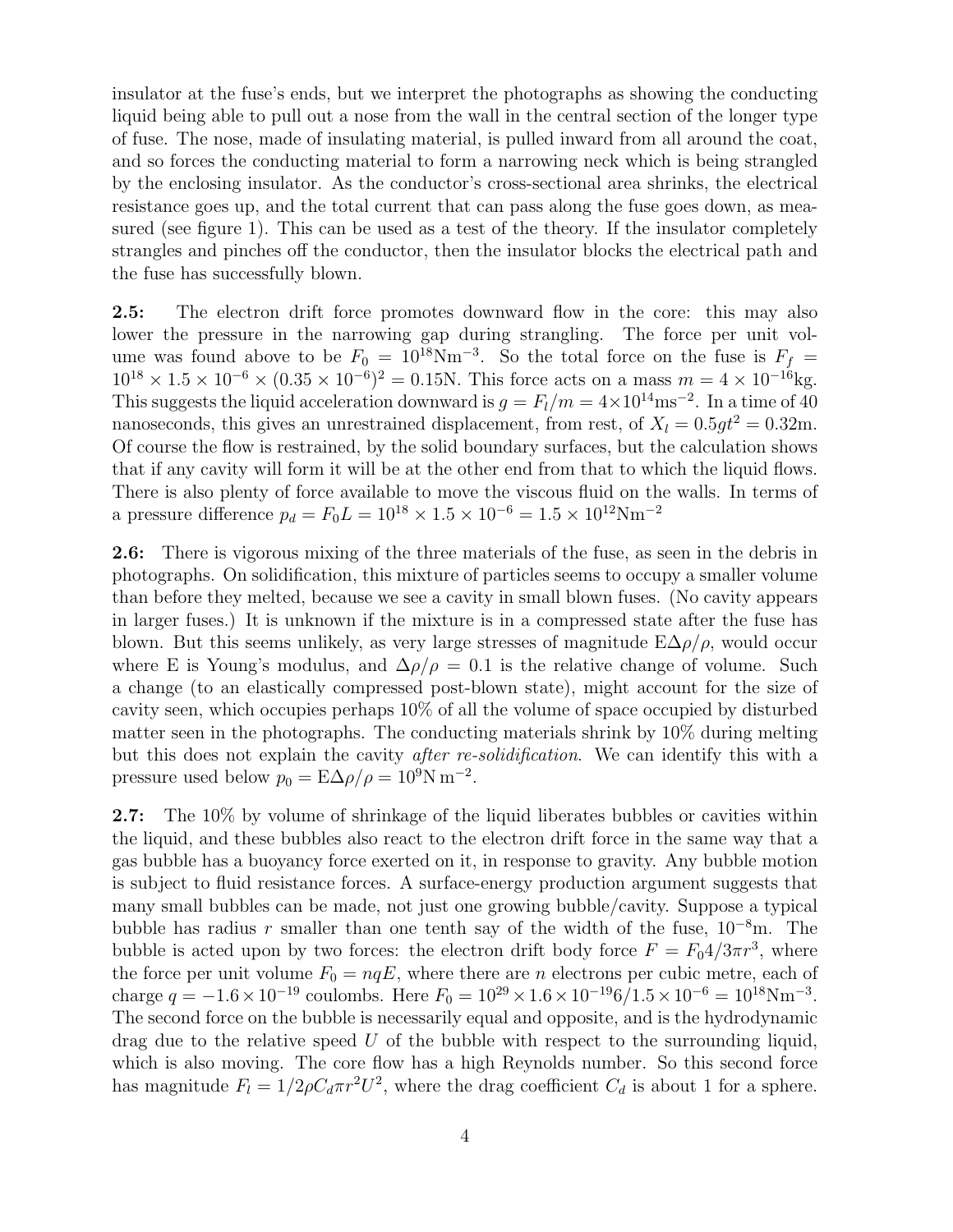This gives a bubble speed of  $U = (8F_0r/[3C_d\rho])^{1/2} = 4 \times 10^3 \text{ms}^{-1}$ , or slower for bubbles with radius less than  $10^{-8}$ m. The displacement of the bubble with respect to the fluid, over time t is  $X = Ut$  so that over 40 nanoseconds  $X = 10^3 \times 4 \times 10^{-8} = 40$ microns. So even the smallest (and slowest) bubbles may have time to travel the whole length of the fuse and collect in a notional cavity. In a better estimate we would lower U (by a factor one-half?) to account for the liquid's displacement downwards while the bubble is rising.

2.8: The cavity forms at the top of the blown fuse. We do not know whether the cavity grows alone from one nucleation point, or is formed from the gathering together of many bubbles which have moved up to the top of the fuse, propelled there by a buoyancy-type reaction to the electron force. In the small fuses the cavity forms above the point of pinchoff. There is sufficient excess thermal energy to create new internal liquid surfaces for many bubbles, but we did not take this further in the discussions. Further work needs to be done on the upper part of the cavity's surface where the boundary material could be either insulator (a second pinchoff) or conductor. If pinchoff is not achieved, but the cavity blocks the conducting pathway, then conducting material at the top and bottom surface of the cavity may be present, and this would be a situation in which needle reconnection could potentially occur.

# 3. Mathematical Modelling of Fuse Blowing:

# 3(a) Pinch-off model:

The full equations of fluid motion are the Navier-Stokes equations for viscous flow, with an equation of mass continuity, and an equation of state relating pressure to density. This model isolates those balancing terms in the Navier-Stokes equations which describe the viscous stress in the conductor and the pressure gradient induced by the fluid when it melts and contracts. We are left with a so-called Stokes flow, particularly appropriate for the low Reynolds number flow of the melted insulator:

$$
\frac{\partial^2 \mathbf{u}}{\partial x^2} + \frac{\partial^2 \mathbf{u}}{\partial y^2} + \frac{\partial^2 \mathbf{u}}{\partial z^2} = \mu^{-1} \nabla p \quad , \tag{2}
$$

where **u** is the vector field of fluid velocity and  $p$  is the pressure field. It is likely that in the growing nose  $\bf{u}$  is mostly in one direction (along the x-axis). Also on the left-hand side of  $(2)$  we can configure the coordinates such that the *z*-derivative is much larger than the x- or y-derivatives, rather like in Hele-Shaw flow where the  $z$ -axis is in the direction normal to the parallel plates of a Hele-Shaw cell. If so then we can integrate in  $y, z$  space with  $u = 0$  at the top and bottom of the fuse, in accord with the idea that the nose lengthens by moving fluid mainly along its own centreline and does so with fluid being drawn along the length of the fuse from the thin melted layer next to the wall. Doing this integration we obtain a model field equation

$$
u = -\frac{d^2}{2\mu} \frac{\partial p}{\partial x} \quad , \tag{3}
$$

where the constant  $d$  is a length scale associated with the fluid domain of the nose of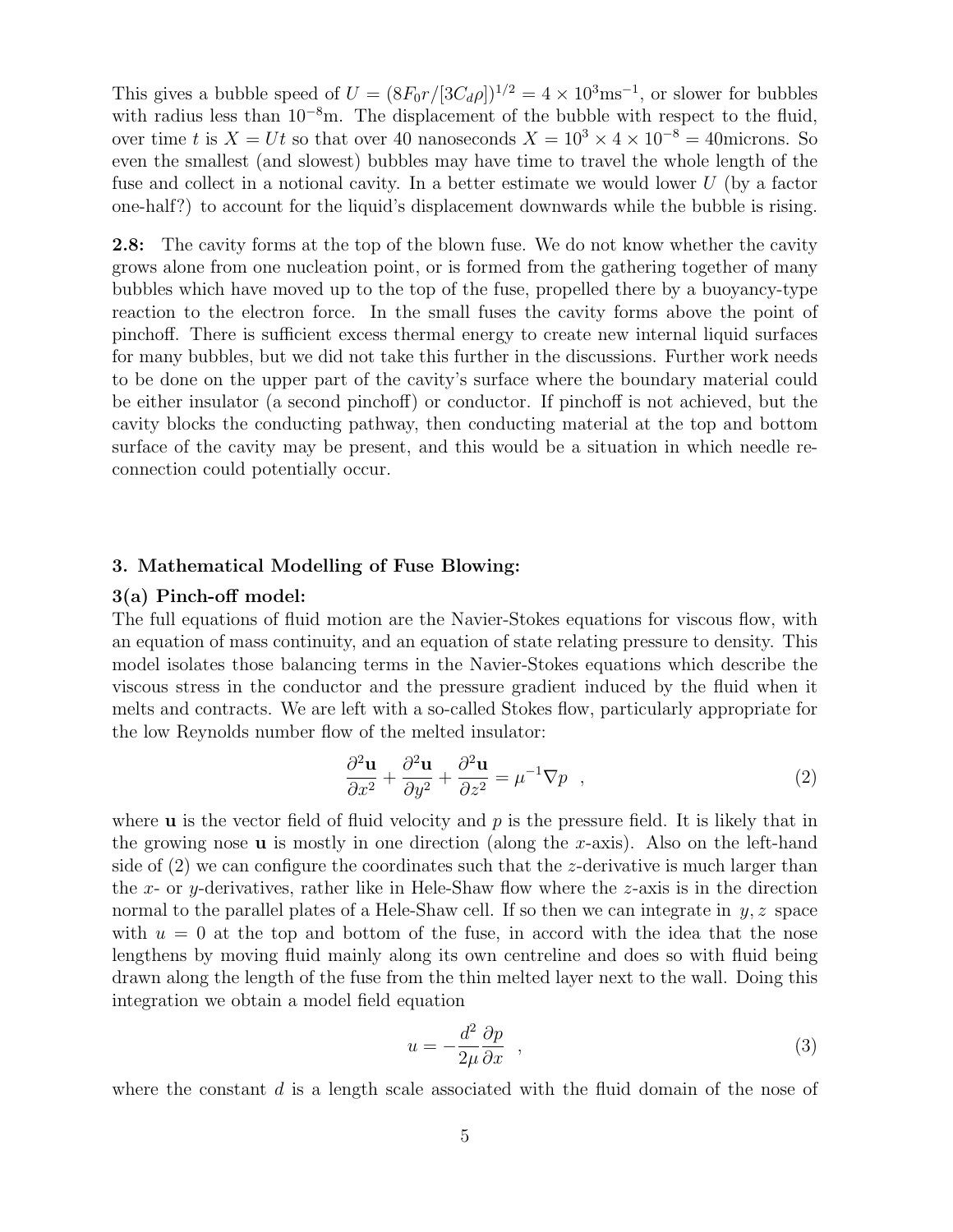viscous liquid drawn off the wall, say  $d = 0.06$  micron at most, but the magnitude of d remains in debate. We have not considered mass continuity equation ( $\nabla \cdot \mathbf{u} = 0$  for an incompressible fluid) but we suppose that the other, negligible, velocity components (in the  $y$ - and z-directions) can supply the flow of fluid into the domain of the model discussed below.

Suppose that we model the pinchoff as occurring along the x-axis, drawn across the fuse, normal to the current flow. Viscous fluid (SiO<sub>2</sub>) of viscosity  $\mu_1 = 10 \text{kg m}^{-1} \text{s}^{-1}$  lies in a region  $x: 0 < x < s(t)$  and a lower viscosity fluid (polysilicon and tungsten silicide) of viscosity  $\mu_2 = 5 \times 10^{-4}$ kg m<sup>-1</sup>s<sup>-1</sup> lies in the region  $x : s(t) < x < w$ . Here the constant  $w = 0.5 \times 0.35 \times 10^{-6} = 1.75 \times 10^{-7}$ m is half of the width of the fuse. The quantity to be found is the position  $x = s(t)$  of the moving interface boundary between the two fluids – it's the tip of the advancing nose. If the nose reaches the centreline at  $s = w$  then its mirror-image-nose will have advanced from the right in the opposite direction too, so that the two noses meet and together they pinch off the current. We want to know the amount of closure as a function of time (to compare with the measurements of current) and how long the pinchoff takes.

Let the x-component of the velocity be u, which depends on x and t so we write  $u(x, t)$ . Because there are two fluids we use subscripts to distinguish variables in the left-hand (sticky) region (subscript 1) from the right-hand (runny) flow region (subscript 2). In the left-hand fluid  $u = u_1$  and the pressure  $p = p_1(x, t)$  and in the right-hand fluid we call  $u = u_2(x, t)$  and  $p = p_2(x, t)$ . We know that at  $x = 0$ , which is the solid boundary of the insulator,  $u_1 = 0$ . Also at the right-hand end, by symmetry of the flow,  $u_2 = 0$  at  $x = w$ . So all we need is linear variation of u with respect to x, and (due to eq.  $(3)$ ), we only need  $p_1$  and  $p_2$  to depend quadratically on x. Also the partial x-derivative of pressure must vanish at  $x = 0$  and at  $x = w$  to be consistent with equation (3) at the boundaries.

Using all the information in the above paragraph gives some motivation for just writing down the following expressions

$$
p_1(x) = p_0 - \lambda_1(t)x^2
$$
 (4)

$$
p_2(x,t) = p_w + \lambda_2(t)(w - x)^2
$$
\n(5)

so that equation (3) implies

$$
u_1(x,t) = \frac{d^2}{\mu_1} \lambda_1(t)x \tag{6}
$$

$$
u_2(x,t) = \frac{d^2}{\mu_2} \lambda_2(t)(w - x) \quad . \tag{7}
$$

In eq. (4) we have a constant pressure  $p_0$  which we can identify with (?) the stress induced by the liquid shrinkage  $p_0 = 10^9$ Nm<sup>-2</sup> at  $x = 0$ . In eq. (5) we have a constant pressure at  $x = w$  which we do not know, but the melting is likely to make the pressure there so low that we will take the value  $p_w = 0$ , i.e. absolute zero pressure. In the model we have three time-dependent unknowns  $\lambda_1(t), \lambda_2(t)$  and a still unknown position for the fluids' interface at  $x = s(t)$ . There are three conditions not yet satisfied: they are a dynamic condition, that the pressure is continuous across the interface  $(p_1 = p_2 \text{ at } x = s(t))$ , and two further kinematic conditions that the velocity is continuous and equal to the speed of the interface  $(u_1 = u_2 = ds/dt$  at  $x = s(t)$ ).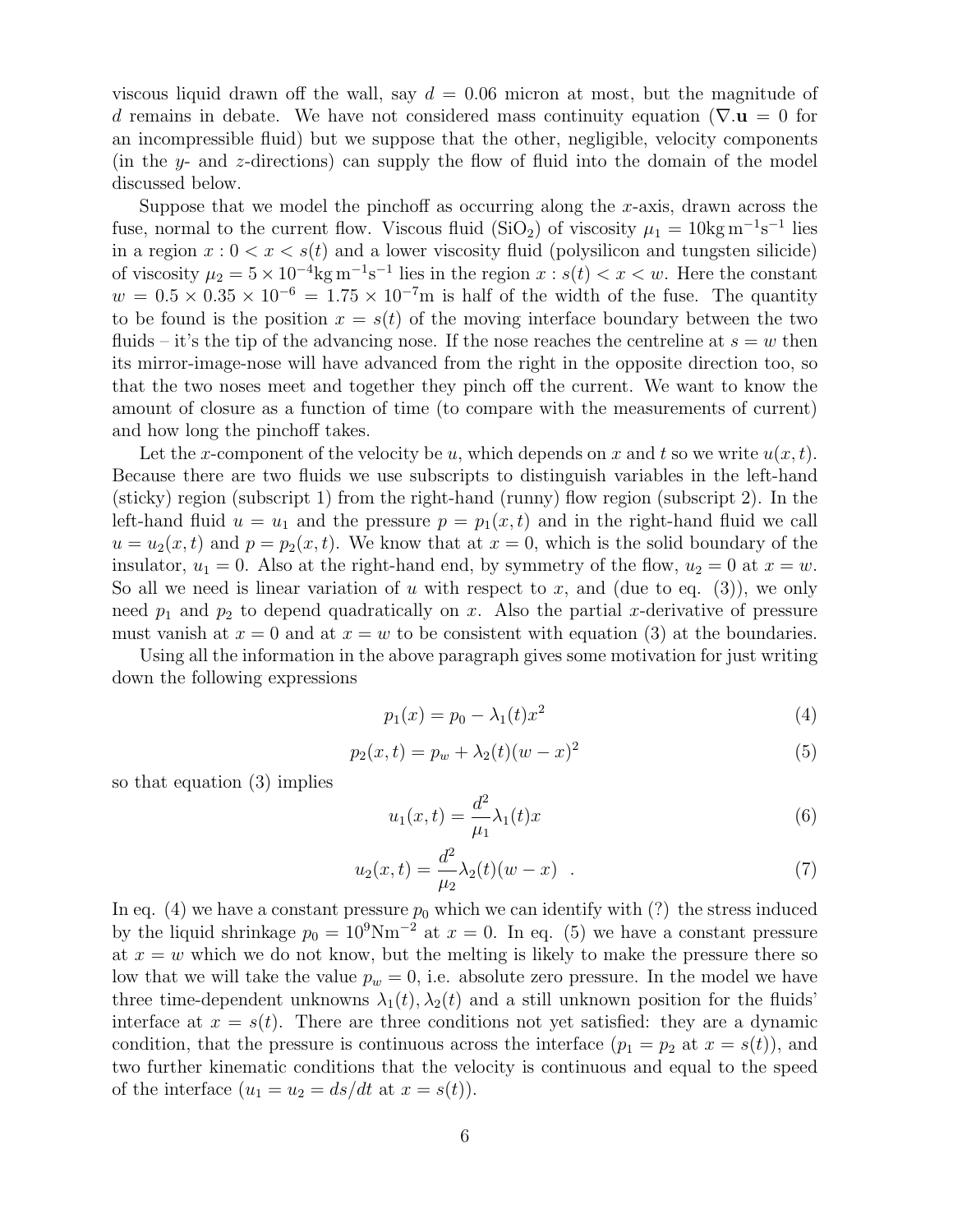Solving these algebraic equations in terms of s gives:

$$
\lambda_1(t) = \frac{\mu_1}{sd^2} \frac{ds}{dt} \quad , \tag{8}
$$

$$
\lambda_2(t) = \frac{\mu_2}{(w-s)d^2} \frac{ds}{dt} \quad , \tag{9}
$$

and a differential equation for  $s(t)$ :

$$
\frac{ds}{dt}\left(s\mu_1 + (w-s)\mu_2\right) = p_0 d^2 \quad . \tag{10}
$$

Equation (10) shows that the interface speed  $ds/dt$  begins very fast  $(p_0d^2/w\mu_2)$  and slows down continually until pinchoff (when the speed is lowest, at  $p_0 d^2 / w \mu_1$ ).

Integrating (10) with respect to t, then using  $s = 0$  when  $t = 0$ , and solving the subsequent quadratic equation, gives

$$
s(t) = \frac{w\alpha}{1 - \alpha} \left( -1 + \left[ 1 + t \frac{2p_0 d^2}{w^2 \mu_1} \left( \frac{1 - \alpha}{\alpha^2} \right) \right]^{1/2} \right) , \qquad (11)
$$

where  $\alpha = \mu_2/\mu_1 = 5 \times 10^{-5}$  is the ratio of viscosities. From this

$$
\frac{ds}{dt} = \frac{p_0 d^2}{w\mu_2} \left[ 1 + t \frac{2p_0 d^2}{w^2 \mu_1 \alpha^2} (1 - \alpha) \right]^{-1/2} , \qquad (12)
$$

The expressions (11, 12) can be substituted into (8, 9) to get formulas for  $\lambda_1(t)$  and  $\lambda_2(t)$ .

A more useful treatment of (10) is to integrate from  $s = 0$  to pinchoff at  $s = w$ , at a time  $t = t_p$ . This calculation gives the *pinchoff time:* 

$$
t_p = \left(\frac{w}{d}\right)^2 \frac{\mu_1}{2p_0} (1+\alpha) \quad . \tag{13}
$$

In terms of  $t_p$  the above formulas can be written more compactly. The *position of the* nose is

$$
s(t) = \frac{w\alpha}{1-\alpha} \left( -1 + \left[ 1 + \frac{t}{t_p} \left( \frac{1-\alpha^2}{\alpha^2} \right) \right]^{1/2} \right) , \qquad (14)
$$

and the speed of the nose is

$$
\frac{ds}{dt} = \frac{p_0 d^2}{w\mu_2} \left[ 1 + \frac{t}{t_p} \left( \frac{1 - \alpha^2}{\alpha^2} \right) \right]^{-1/2} \quad . \tag{15}
$$

The above formulas are more handy for obtaining  $\lambda_1(t)$  and the relatively small  $\lambda_2(t)$ . A conclusion from that is that the spatial pressure *gradient* is tiny in the core fluid (where the fluid pressure  $p_2$  stays close to zero), in contrast with huge pressure gradients in the more viscous insulating fluid.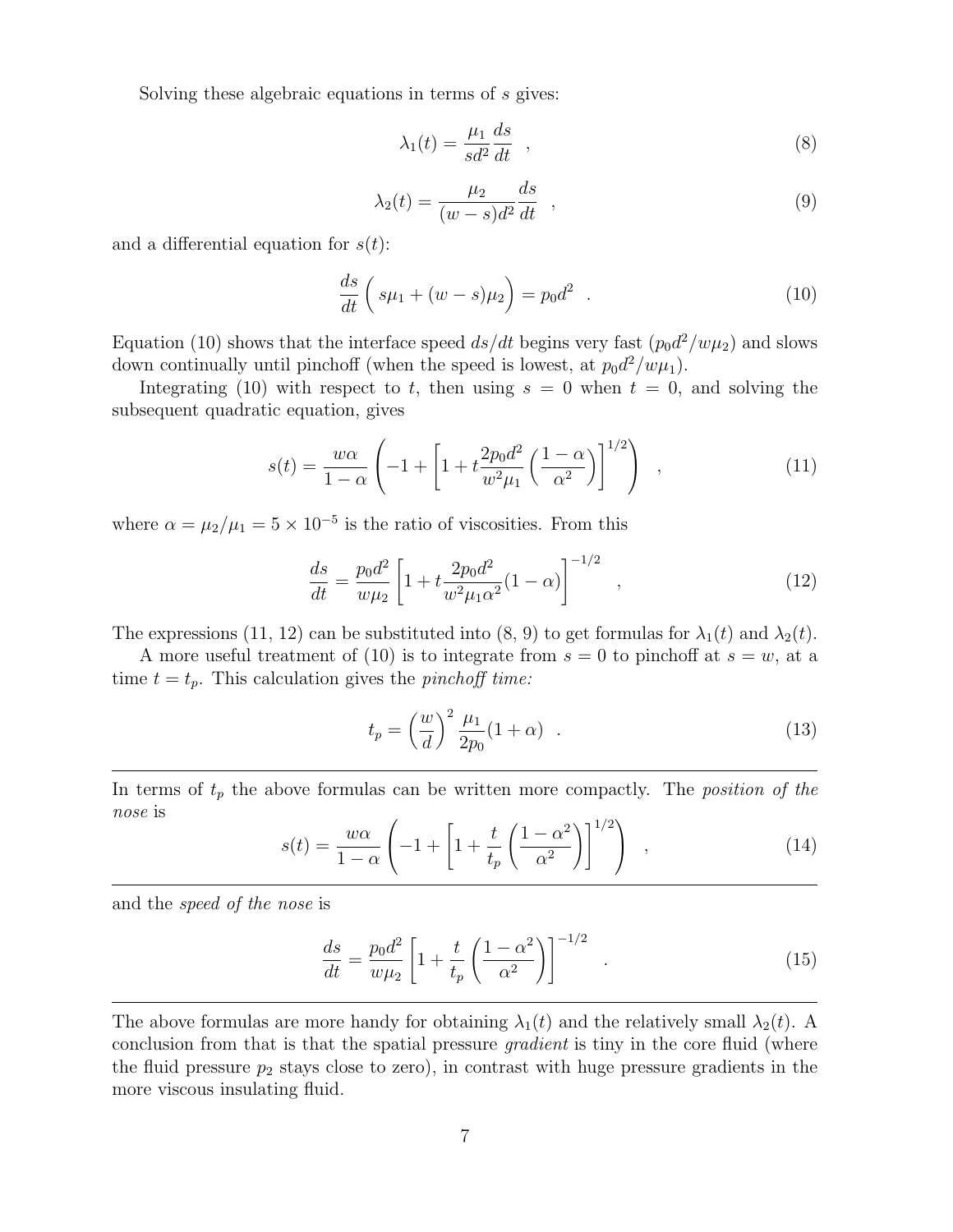# Numerical estimate of the time to blow and the decline of electrical current:

If the length scale  $d$  is about the same as the width of viscous fluid on the wall then  $w/d = 0.5 \times 0.35/(0.06) = 3$ , and if  $\mu_1 = 10$ ,  $\mu_2 = 5 \times 10^{-4}$ , and if  $p_0 = 10^9$ , then equation (13) tells us that  $t_p = 40$  nanoseconds. This compares with the measurements of 40 nanoseconds for the duration of the peak in current, and 500 nanoseconds measured for a fuse to completely blow correctly. However, we are uncertain about the correct choice of values for the length-scale  $d$ , and for the pressure  $p_0$  associated with driving the thin layer of viscous flow. We have assumed that  $p_0$  and d are constants, but it may be that one should account for the possibility that d increases from zero and  $p_0$  declines. The estimate of  $t_p$  is most sensitive to the choice of d.

The electrical resistance of this part of the length of fuse, increases in direct proportion to the ratio of the original cross-sectional area of the conducting pathway to the crosssectional area of the neck. For a square cross-section this is  $4w^2/(4(w-s)^2)$ . So if  $R_0$  is the original resistance and this changes to  $R$  then we have

$$
\frac{R}{R_0} = \frac{w^2}{(w - s)^2} \quad . \tag{16}
$$

A mathematical model could be made for the current due to three resistors in series, two fixed resistors on either side of the pinchoff, and one increasing resistance to describe the pinchoff section. Instead we re-express (16) just naively in terms of currents to get

$$
\frac{I}{I_0} = \frac{(w-s)^2}{w^2} = \left[1 + \frac{\alpha}{1-\alpha} \left(1 - \left[1 + \frac{t}{t_p} \left(\frac{1-\alpha^2}{\alpha^2}\right)\right]^{1/2}\right)\right]^2 \quad . \tag{17}
$$

The right-hand side of  $(17)$  decreases from 1 to zero, as t increases from 0 to the pinchoff time  $t_p$ . The shape of the plot of current as a function of time decreases in a way which could be compared with the measurements. Preliminary sketches suggest that when  $\alpha = 5 \times 10^{-4}$  the current falls initial sharply from  $I/I_0 = 1$  at  $t = 0$ , then  $I/I_0 = 0.5$ when  $t = 0.2t_p$  and then  $I/I_0$  tails down to zero at  $t = t_p$ .

#### 3(b) List of full model contents:

A more detailed model would contain:

(M1) A fully three-dimensional description of the dog-bone geometry of the fuse.

(M2) A model of the high Reynolds number flow in the low-viscosity melted core, solved simultaneously with equations for a low Reynolds number flow of the high viscosity thin layer of insulator. The interaction across the moving interface between the two fluids is likely to be by the normal stress (pressure) distribution alone. The pressure varies with position and depends on the velocities of the two fluids.

(M3) The fluid dynamics of (M2) needs a description of the electron drift force (modelled as a body force).

(M4) A pair of incompressible (constant density) fluids may be right, but if the compressibility of the fluids were wanted then some constitutive relation for each liquid  $p = p(\rho)$ would be need between the pressure and the density, as well as the mass continuity equation which in full is:

$$
\frac{\partial \rho}{\partial t} + \text{div}(\rho \mathbf{u}) = 0 \quad , \tag{18}
$$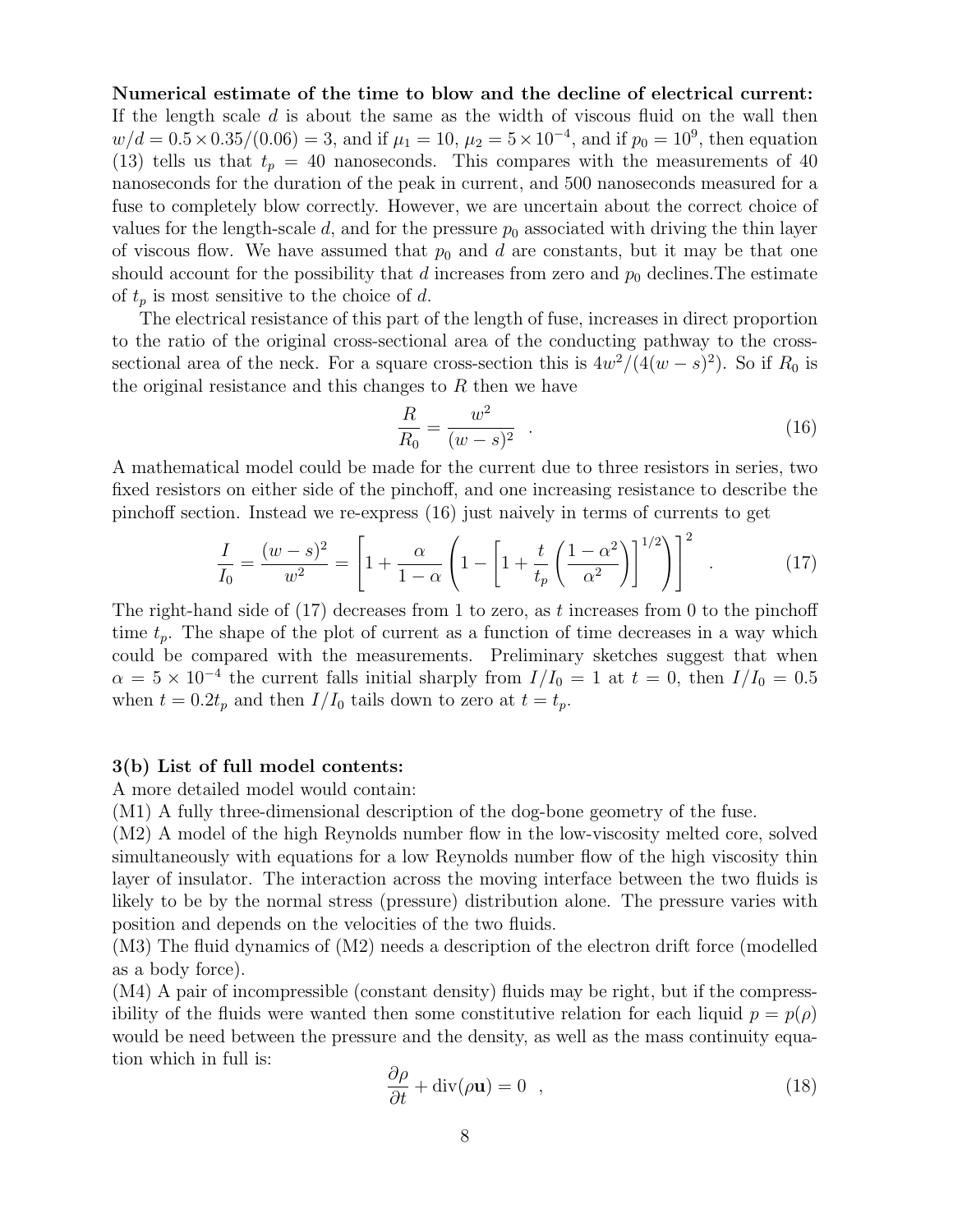where **u** is the fluid velocity vector field.

(M5) The melted conductor contains either many bubbles (which could be described as one constituent of a single continuum with compressible-flow properties), or a single bubble, growing in size with a free surface of constant (low) pressure to be tracked up to the time of resolidification.

(M6) To account for the debris seen in a blown fuse a better understanding of the resolidification process might be needed. And to do that one would need to model the temperature field in space and time, and follow the densities of the elastically compressed media after solidification.

# 4. Thoughts on Further Work:

4.1: A detailed model of the Joule heating process is probably not needed as there is a plentiful supply of energy to melt the electrically conducting core. Of more interest is the later stages when the heat is melting the surrounding insulator. Are there places, such as the fuse corners where more melting occurs? The cooling process was not discussed but if that were modelled it may help to explain the presence, size and shape of the cavity and the debris all around the fuse.

4.2: The fluid dynamics is complicated. The boundary of the low-viscosity core is moving in response to the low pressure in the core. The flow through the gap during pinchoff is another low-pressure region, and this may promote the closure of the insulator. On the other hand there is an enormous body force acting downwards on the flow, and it is not clear how the core responds to this. Do the bubbles have a chance to move up to make a cavity, or do they vanish on re-solidification? If this is to be investigated then a two-phase model of the fluid medium would be needed – a difficult matter. More simply, the fluid may rupture near the place of pinchoff and this might promote the growth of the cavity as one entity in the region above the pinchoff. To investigate this a good model would be needed of the fluid flow (especially the pressure) through the gap during pinchoff.

4.3: The observed needle growth occurs under conditions of sustained voltage difference, and heating at  $125^{\circ}$ C, for 1000 hours. What physics describes the accretion of matter at the needle tip? This is better known in tin where 'whiskers' can grow. See Liu, Chen, Liu and Chou (2004).

4.4: Can the fuse be designed to promote pinchoff at a desired position? Could the conductor be made with a narrow section at its midpoint where pre-existing noses of silicon dioxide could readily begin pinchoff? This issue is related to the possibility that in small fuses the melting may be greatest at the ends of the fuse at the corners of the silicon dioxide region.

# References: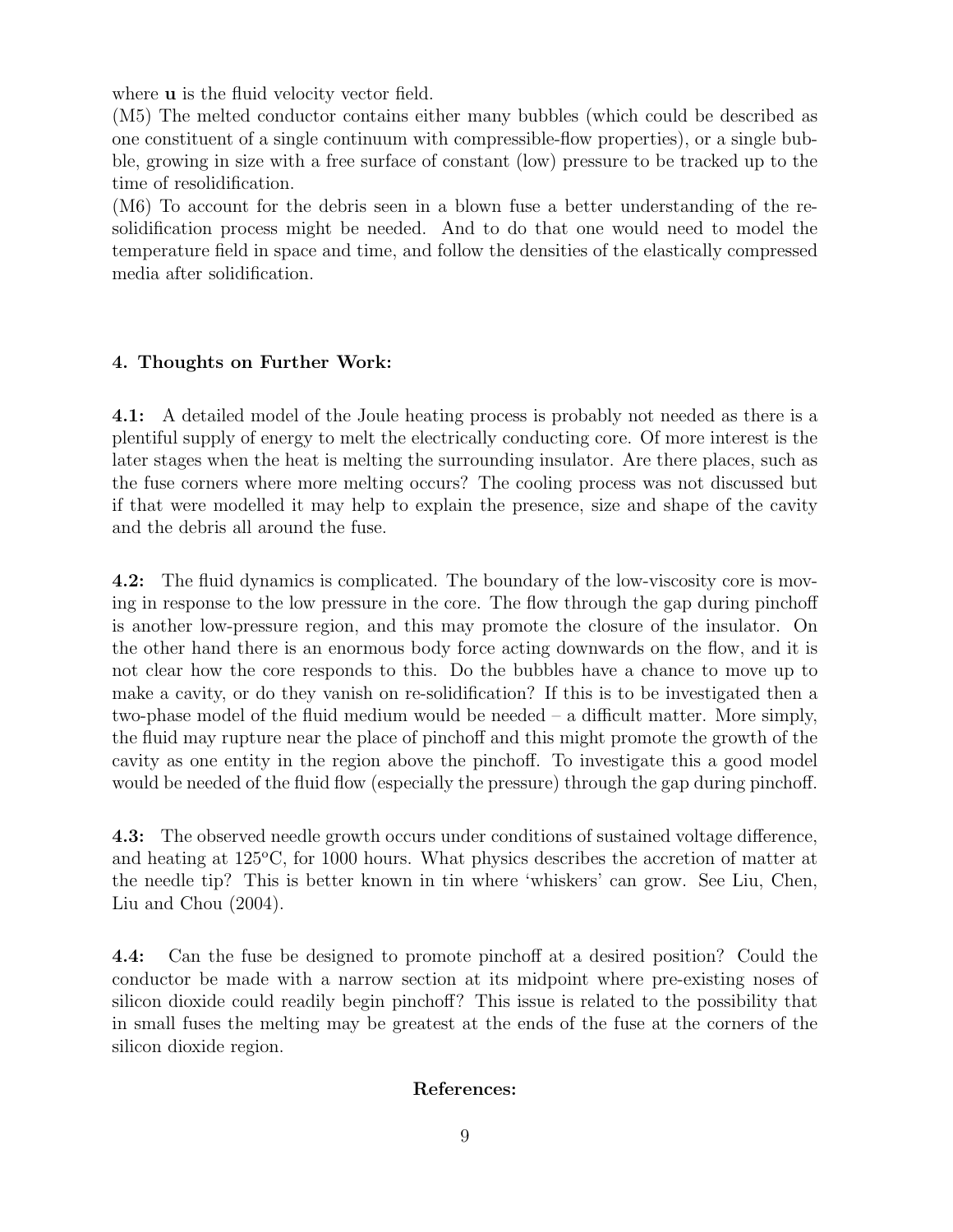Liu, S. H., C. Chen, P. C. Liu and T. Chou (2004) Tin whisker growth driven by electrical currents. Journal of Applied Physics, 95, No. 12, 7742–7747.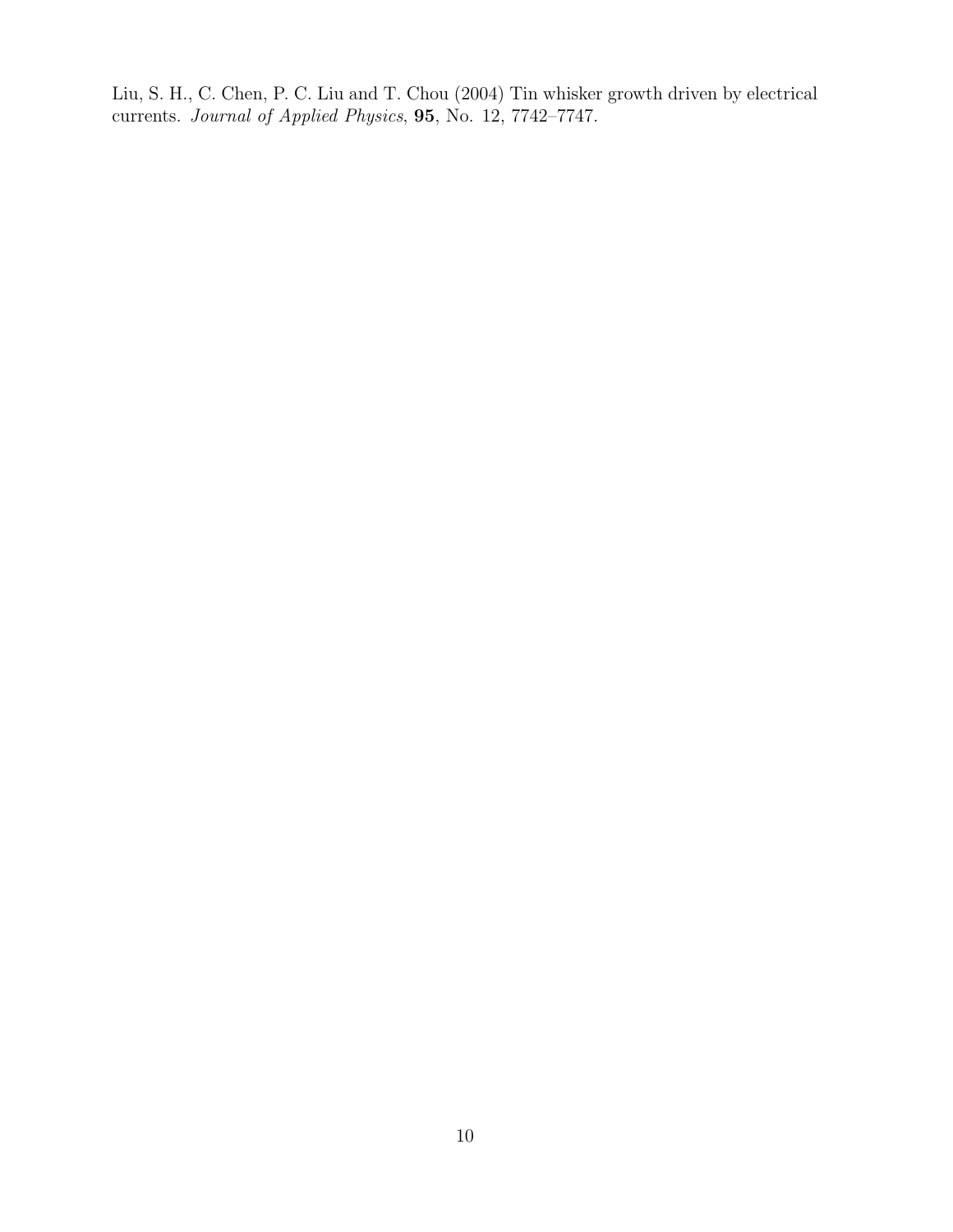

Figure 1: Upper plot: voltage across the fuse. Lower plot: the current  $I(t)$  through the fuse as a function of time  $t$  after the voltage is first applied across the fuse. The initial current rise, to a peak of about 90 milliamps, is in a time of 1 nanosecond or less (it is quicker than the instrument could measure). The width of the upper half of the peak in current is about 40 nanoseconds. The whole blowing process is completed in 500 nanoseconds. [Courtesy Analog Devices.]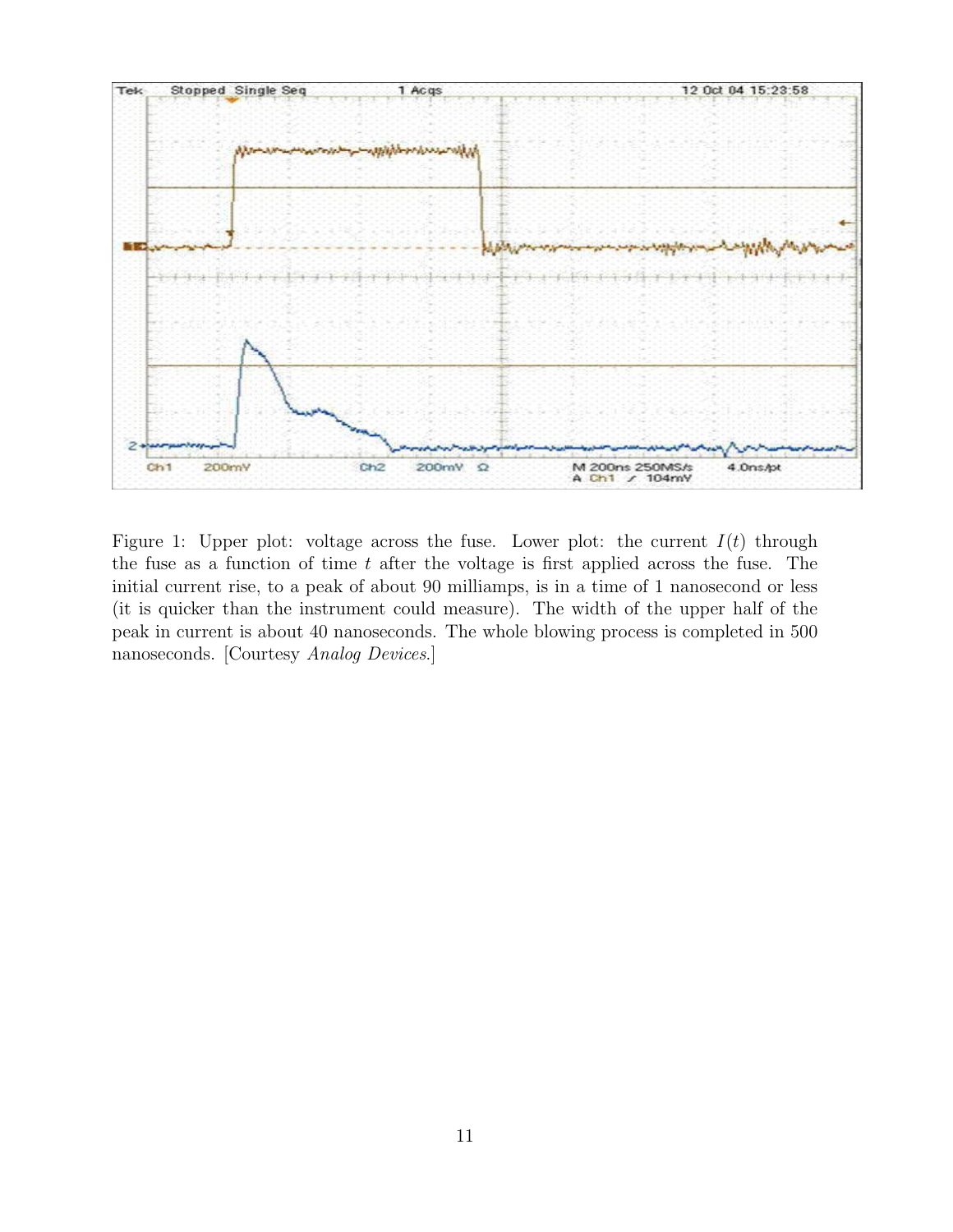

Figure 2: The geometry of the small fuse before and after it has blown. Before blowing, the central part of the dogbone is 1.5 micometres by 0.35 micrometres. The dark material is conducting tungsten silicide with polysilicon beneath it. The lighter material is electrically insulating silicon dioxide which surrounds the conductor. Note the mixture of materials shown as a haze of granules, and the white patch which is the cavity near the 0 volts end; (the +6volts end is at the left in this image). [Courtesy Analog Devices.]